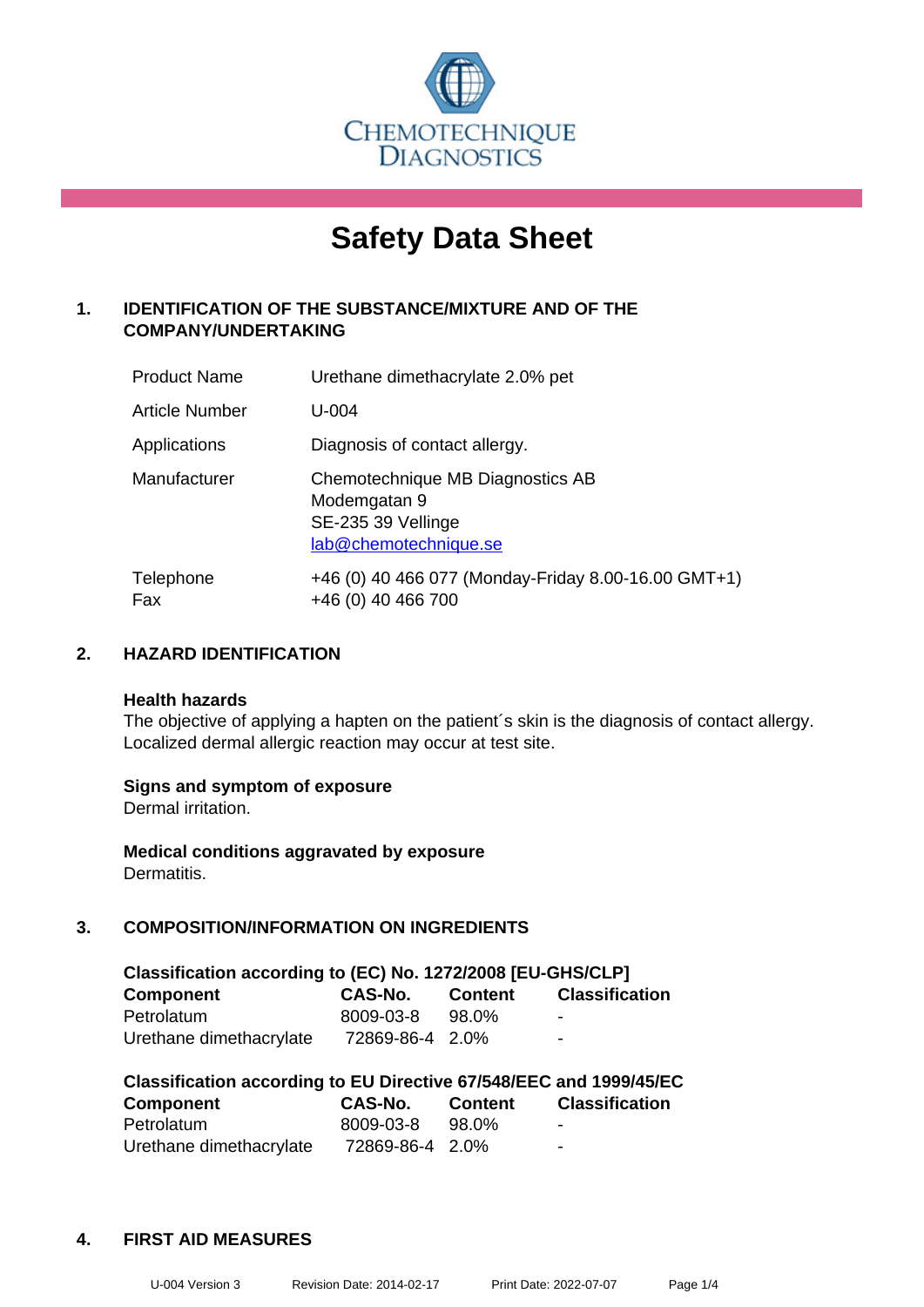#### **Emergency and first aid procedures**

Obtain medical attention.

# **5. FIRE-FIGHTING MEASURES\***

#### **Suitable extinguish media**

CO2, powder or water spray. Fight larger fires with water spray or alcohol resistant foam.

#### **For safety reasons unsuitable extinguishing agents** Water with full jet.

**Special protective equipment for fire-fighters** Wear self-contained respiratory protective device. Wear fully protective suit.

\*Data is shown for petrolatum only

#### **6. ACCIDENTAL RELEASES MEASURES**

**Steps to be taken if material is released or spilled** Contain and place in a closed container.

#### **7. HANDLING AND STORAGE**

**Precautions to be taken in handling and storage** Store dark at 5-8°C. Avoid extended exposure to light. FOR EXTERNAL USE ONLY.

#### **8. EXPOSURE CONTROLS/PERSONAL PROTECTION**

**Respiratory protection** Not required.

**Ventilation** Local exhaust.

**Protective gloves**

Disposal gloves.

#### **Eye protection**

Not required with normal use.

#### **Work/Hygienic practices**

Wash hands after each use.

#### **9. PHYSICAL AND CHEMICAL PROPERTIES**

Appearance Ivory White Semi Solid Odour **Odourless** 

Melting point\* 50-55° C Flash point\* >100°C Self ignition\* Product does not self ignite.

Boiling point\* No data available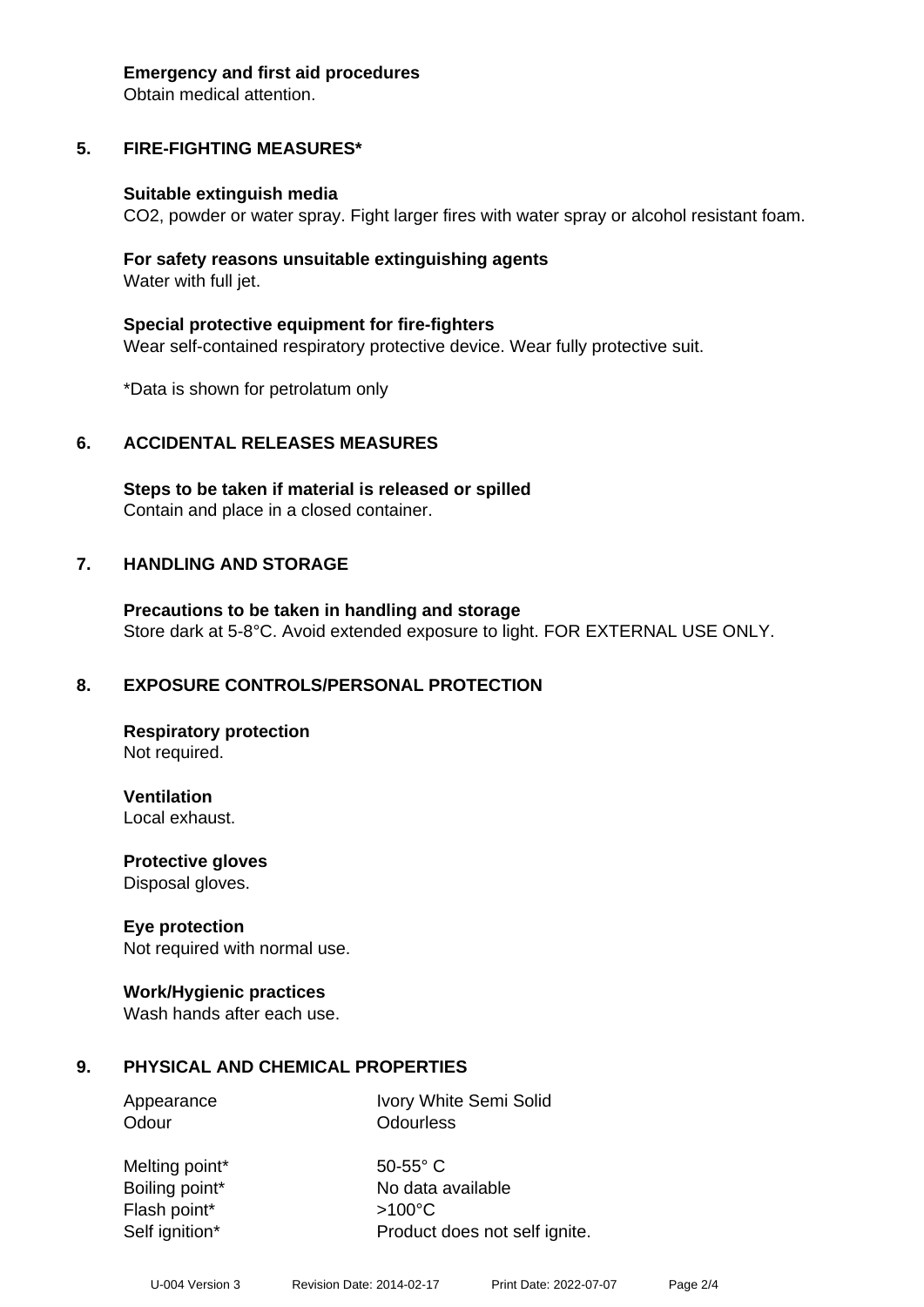Density\* No data available. Solubility in/Miscibility with Water\*

Danger of explosion\* Product does not present an explosion hazard. Insoluble

\*Data is shown for petrolatum only

# **10. STABILITY AND REACTIVITY**

#### **Incompability**

May react with strong oxidizing agents.

#### **Stability**

Stable at recommended storage conditions.

#### **Hazardous byproducts**

Combustion may generate CO, CO2 and other oxides.

# **Hazardous polymerization**

Will not occur.

# **11. TOXICOLOGICAL INFORMATION**

No data available.

#### **12. ECOLOGICAL INFORMATION**

No data available.

#### **13. DISPOSAL CONSIDERATIONS**

**Waste disposal method** Comply with federal, state/provincial and local regulation.

#### **14. TRANSPORT INFORMATION**

Not dangerous goods.

#### **15. REGULATORY INFORMATION**

The classification is according to the latest editions of the EU lists, and extended by company and literature data.

#### **16. OTHER INFORMATION**

#### **Text of H-statements and R-phrases mentioned in Section 3**

 Pharmaceutical quality of tested hapten is confirmed by Chemotechnique Diagnostics according to validated analytical methods. Hapten passed test according to GMP standards. Chemotechnique Diagnostics makes no representation as to the comprehensiveness or correctness of the information provided. It is intended only as a guide to a properly trained individual in the appropriate handling of the material.